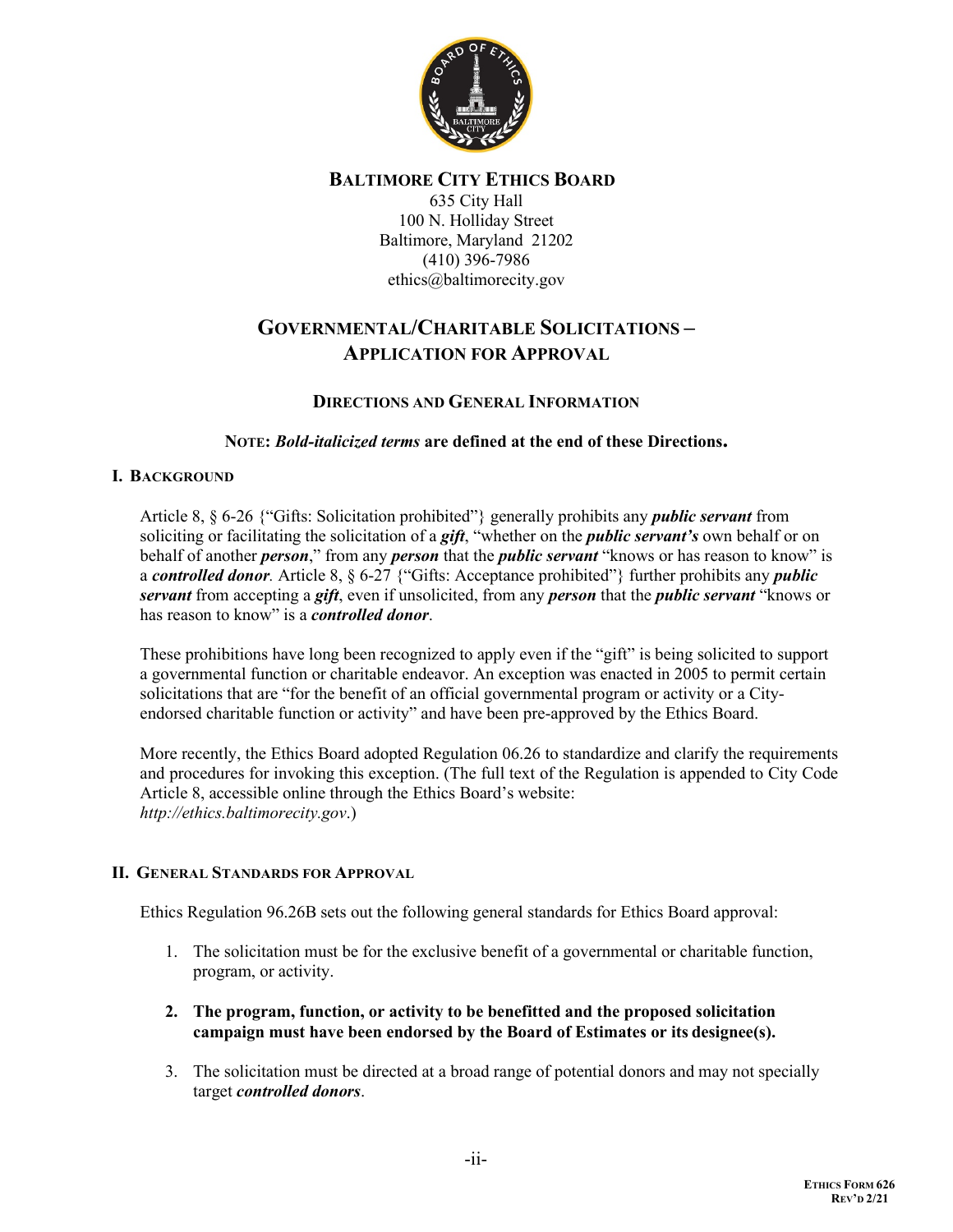- 4. The campaign must be designed and conducted so as to avoid any suggestion that contributors might receive special access or favored treatment from any City *agency* or any *public servant*.
- 5. The solicitation must be approved in advance by the Ethics Board, on written request of the *sponsoring agency*.
- 6. The solicitation must be conducted in accordance with the terms and conditions of the Ethics Board's approval.

## **II. WHEN AND WHERE TO APPLY**

An application for Ethics Board approval must be submitted to the Ethics Board at least 45 days before any *controlled donor* is solicited, directly or indirectly.

## **III. ACTIVITY REPORTS AND RECORDS**

The *sponsoring agency* must periodically report solicitation activities to the Ethics Board, as follows:

- 1. A Final, Cumulative Report must be filed within 30 days after all solicitations have been made and anticipated donations received.
- 2. Interim Reports must be filed on the following schedule, depending on the aggregate value of donations sought by the campaign:
	- (i) for campaigns seeking \$50,000 or more in donations, once every 3 months;
	- (ii) for campaigns seeking between \$5,000 and \$50,000, once every 6 months; and
	- (iii) for campaigns seeking less than \$5,000, only the Final Report is required.

The *sponsoring agency* must make and maintain detailed records to assure complete reporting of all of the information required to be disclosed in the Reports. (*See* Form 627.)

## **IV. FORMS AND INFORMATION**

Additional forms and instructions for the application and activity reports are available on the Board's Website, *[http://ethics.baltimorecity.gov](http://ethics.baltimorecity.gov/)*.

Any questions about the scope or applicability of the City Ethics Code should be directed to the Board, at 635 City Hall (410-396-7986).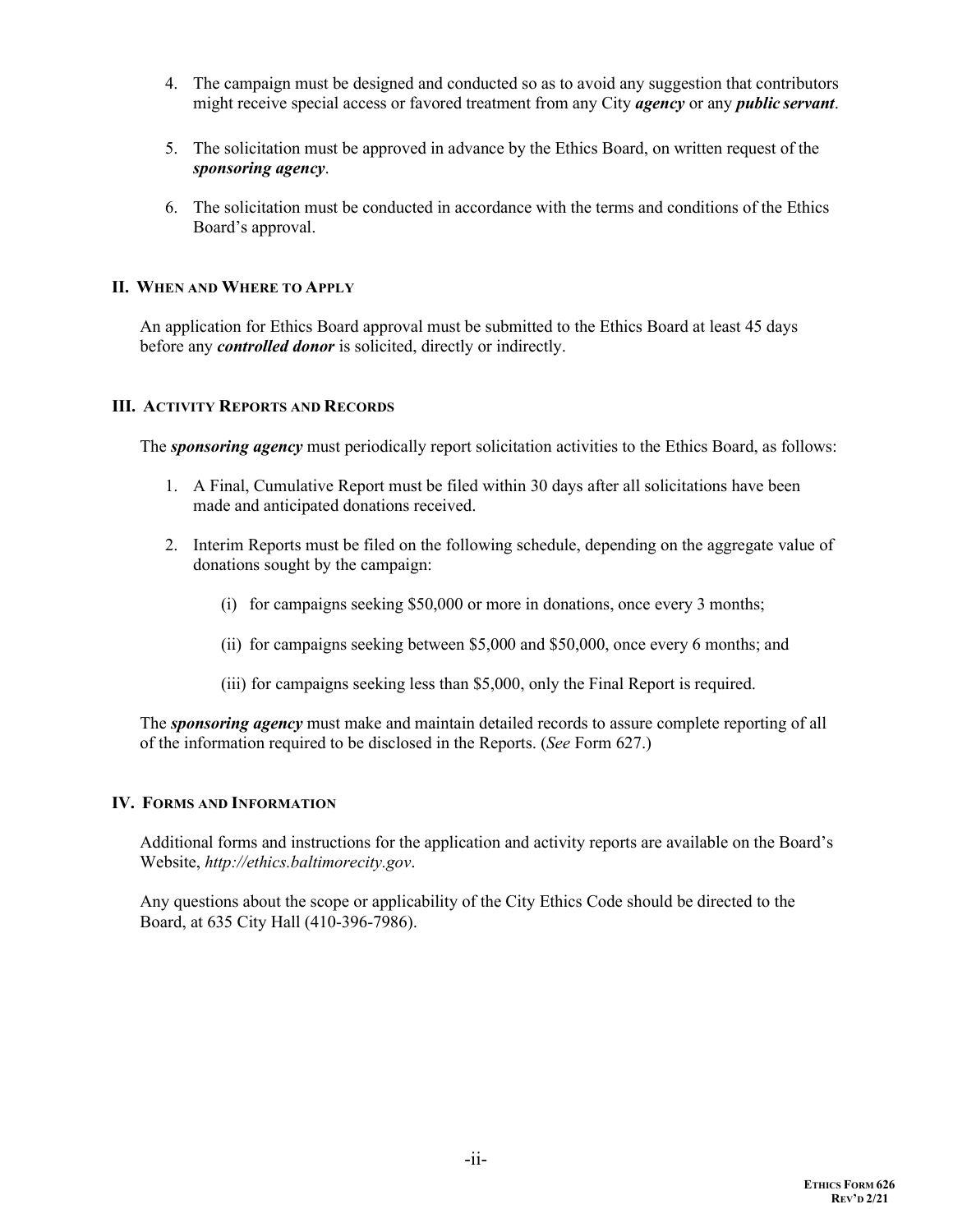## **DEFINITIONS OF TERMS** All defined terms are indicated by *bold italics*.

### **"Agency"/ "City agency".**

(a) *General*.

"Agency" or "City agency" means any department, board, commission, council, authority, committee, office, or other unit of City government.

(b) *Inclusions*.

"Agency" or "City agency" includes:

- (1) Baltimore City Parking Authority.
- (2) Baltimore Development Corporation.
- (3) Baltimore Police Department.
- (4) Board of Liquor LicenseCommissioners for Baltimore City.
- (5) Civilian Review Board of Baltimore City.
- (6) Enoch Pratt Free Library ofBaltimore City.
- (7) Housing Authority of Baltimore City.
- (8) Local Development Council, South Baltimore Video Lottery Terminal.
- (9) Pimlico Community Development Authority.
- (10) Any individual not embraced in a unit of City government who exercises authority comparable to that of the head of a unit of City government.

#### **"Controlled donor".**

"Controlled donor" means any *person* that:

- (1) does or seeks to do business of any kind, regardless of amount:
	- (i) with an *agency*; or
- (ii) with another *person* in connection with or in furtherance of that other *person's* contract with an *agency*;
- (2) engages in an activity that is regulated or controlled by an *agency*;
- (3) is a lobbyist with respect to matters within the jurisdiction of an *agency*;
- (4) has a financial interest that might be substantially and materially affected, in a manner distinguishable from the public generally, by the performance or nonperformance of the official duties of an *agency*; or
- (5) is an owner, partner, officer, director, trustee, employee, or agent of any person described in items (1) through (4).

#### **"Gift".**

"Gift" means the transfer of any thing or any service of economic value, regardless of the form, for less than adequate, identifiable, and lawful consideration. "Gift" does not include political contributions that are regulated under state law.

#### **"Person".**

"Person" means:

- (1) an individual;
- (2) a partnership, firm, association, corporation, or other entity of any kind;
- (3) a receiver, trustee, guardian, personal representative, fiduciary, orrepresentative of any kind; and
- (4) except as used in Subtitle 9 {"Enforcement"} of this article for the imposition of criminal penalties, a governmental entity or an instrumentality or unit of a governmental entity.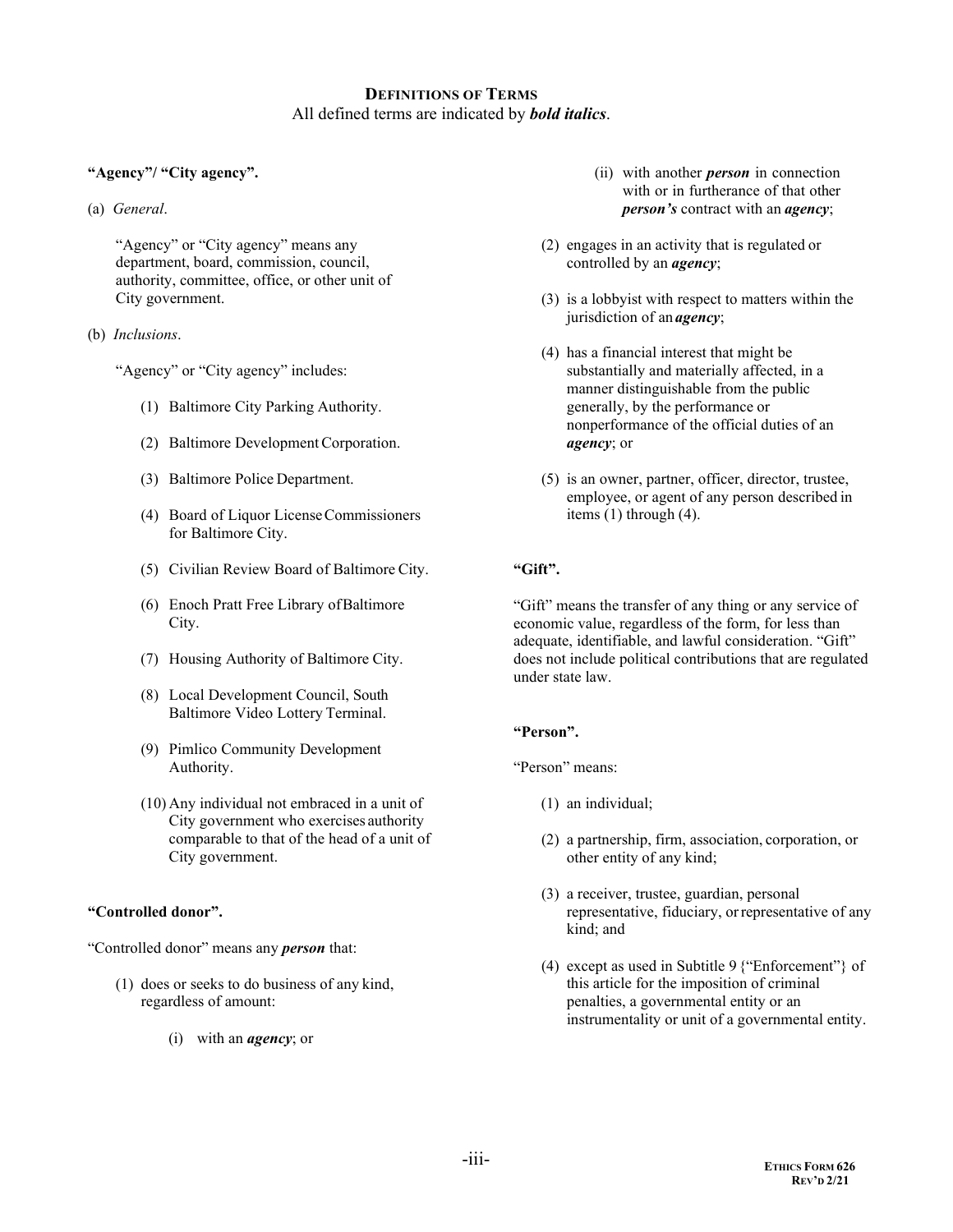#### **"Public servant".**

"Public servant" means any official or employee of the City of Baltimore or of any *agency* of the City.

#### "**Sponsoring agency".**

"Sponsoring agency" means:

- (1) the City *agency* that, under Ethics Code § 6-26(b) and Board Regulation R 06.26, seeks to conduct a solicitation for an official governmental program or activity or for a charitable function or activity; or
- (2) if more than one City *agency* isinvolved, the *agency* designated to coordinate the solicitation.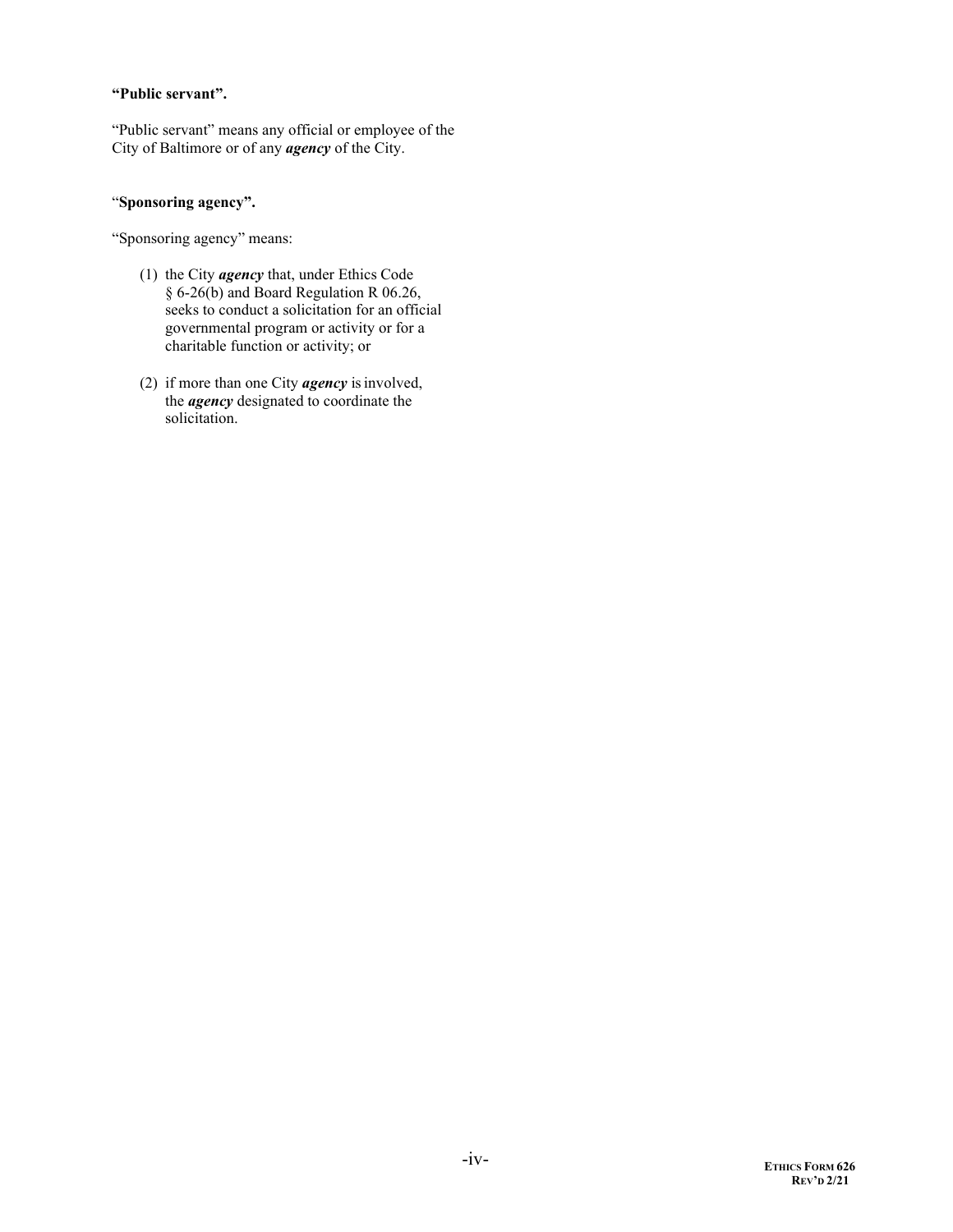

## **BALTIMORE CITY ETHICS BOARD**

635 City Hall 100 N. Holliday Street Baltimore, Maryland 21202  $(410)$  396-7986 ethics@baltimorecity.gov

# **GOVERNMENTAL/CHARITABLE SOLICITATIONS-APPLICATION FOR APPROVAL**

## PART A. SPONSORING AGENCY

| Name                                                                                                                                                                                                                                                                                                                                                                                                                   |  |  |
|------------------------------------------------------------------------------------------------------------------------------------------------------------------------------------------------------------------------------------------------------------------------------------------------------------------------------------------------------------------------------------------------------------------------|--|--|
| Address                                                                                                                                                                                                                                                                                                                                                                                                                |  |  |
|                                                                                                                                                                                                                                                                                                                                                                                                                        |  |  |
| $\alpha$ , $\alpha$ , $\alpha$ , $\alpha$ , $\alpha$ , $\alpha$ , $\alpha$ , $\alpha$ , $\alpha$ , $\alpha$ , $\alpha$ , $\alpha$ , $\alpha$ , $\alpha$ , $\alpha$ , $\alpha$ , $\alpha$ , $\alpha$ , $\alpha$ , $\alpha$ , $\alpha$ , $\alpha$ , $\alpha$ , $\alpha$ , $\alpha$ , $\alpha$ , $\alpha$ , $\alpha$ , $\alpha$ , $\alpha$ , $\alpha$ , $\alpha$ , $\alpha$ , $\alpha$ , $\alpha$ , $\alpha$ , $\alpha$ , |  |  |

| ്റനി<br>~son<br>tacı.<br>n |     |  |
|----------------------------|-----|--|
| Tel<br>.                   | . . |  |
|                            |     |  |

## PART B. PURPOSE OF PROPOSED SOLICITATION:

I. Identify the specific governmental or charitable program, function, or activity for which solicitations will be made:

II. Describe the specific purposes to which contributions and other receipts will be applied: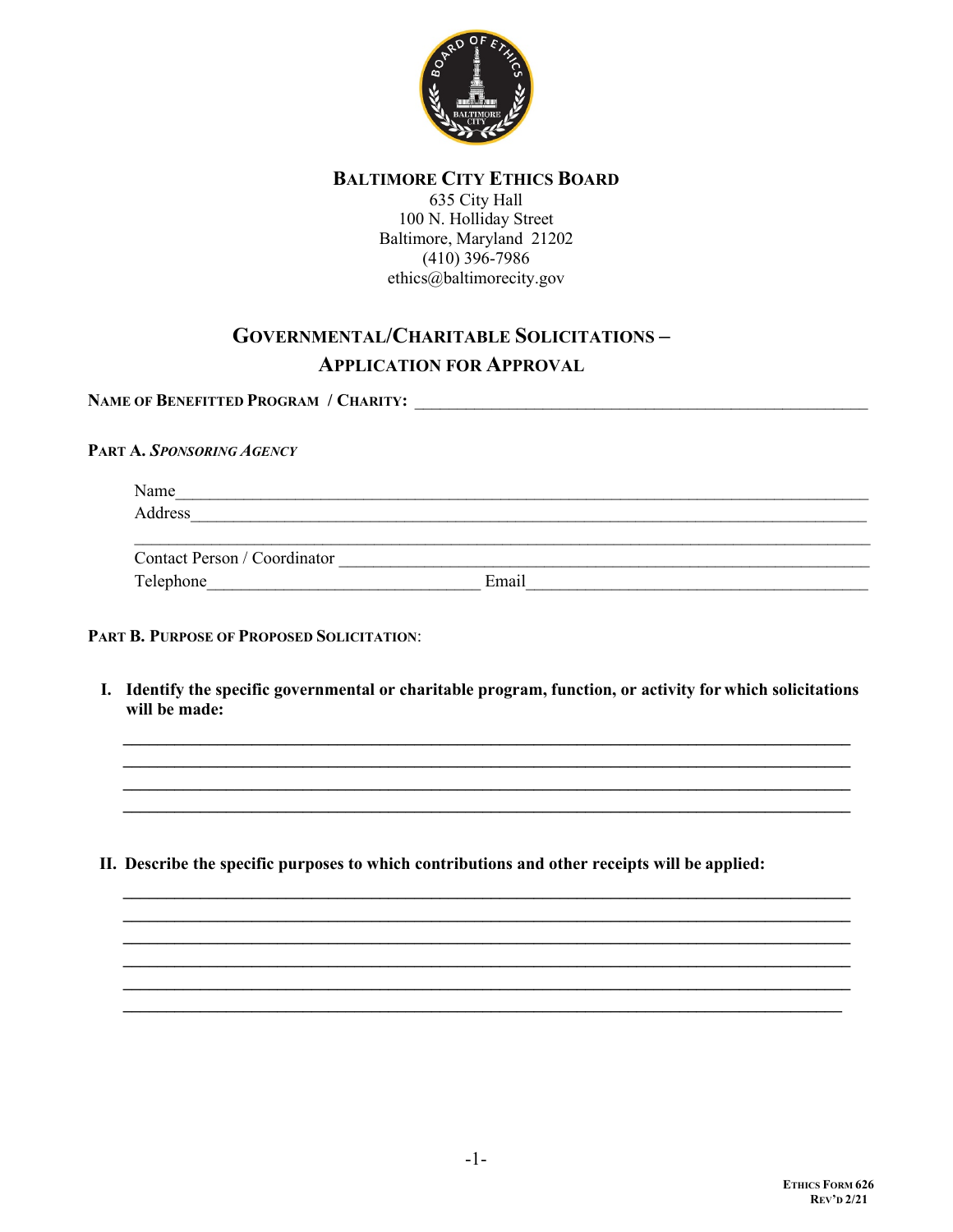**III. Select the appropriate range for the aggregate value of the contributions sought:**

|            | \$500,000 or more                                                            |                                                                                                         |
|------------|------------------------------------------------------------------------------|---------------------------------------------------------------------------------------------------------|
|            | between \$150,000 and \$500,000                                              |                                                                                                         |
|            | between \$50,000 and \$150,000                                               |                                                                                                         |
|            | between \$5,000 and \$50,000                                                 |                                                                                                         |
|            |                                                                              |                                                                                                         |
|            | less than \$5,000                                                            |                                                                                                         |
|            | PART C. CITY ENDORSEMENT                                                     |                                                                                                         |
| $\rm\,By:$ |                                                                              | Board of Estimates Conservation Designee of B/E:                                                        |
|            |                                                                              |                                                                                                         |
|            | PART D. WHEN AND HOW SOLICITATION TO BE CONDUCTED                            |                                                                                                         |
|            |                                                                              |                                                                                                         |
| made:      |                                                                              | III. Describe the categories of persons to be solicited and by whom and how those solicitations will be |
|            |                                                                              |                                                                                                         |
|            |                                                                              |                                                                                                         |
|            |                                                                              |                                                                                                         |
|            | IV. Identify all <i>public servants</i> who will be soliciting contributions |                                                                                                         |
|            |                                                                              |                                                                                                         |

**\_\_\_\_\_\_\_\_\_\_\_\_\_\_\_\_\_\_\_\_\_\_\_\_\_\_\_\_\_\_\_\_\_\_\_\_\_\_\_\_\_\_\_\_\_\_\_\_\_\_\_\_\_\_\_\_\_\_\_\_\_\_\_\_\_\_\_\_\_\_\_\_\_\_\_\_\_\_\_\_\_\_\_\_\_ \_\_\_\_\_\_\_\_\_\_\_\_\_\_\_\_\_\_\_\_\_\_\_\_\_\_\_\_\_\_\_\_\_\_\_\_\_\_\_\_\_\_\_\_\_\_\_\_\_\_\_\_\_\_\_\_\_\_\_\_\_\_\_\_\_\_\_\_\_\_\_\_\_\_\_\_\_\_\_\_\_\_\_\_\_**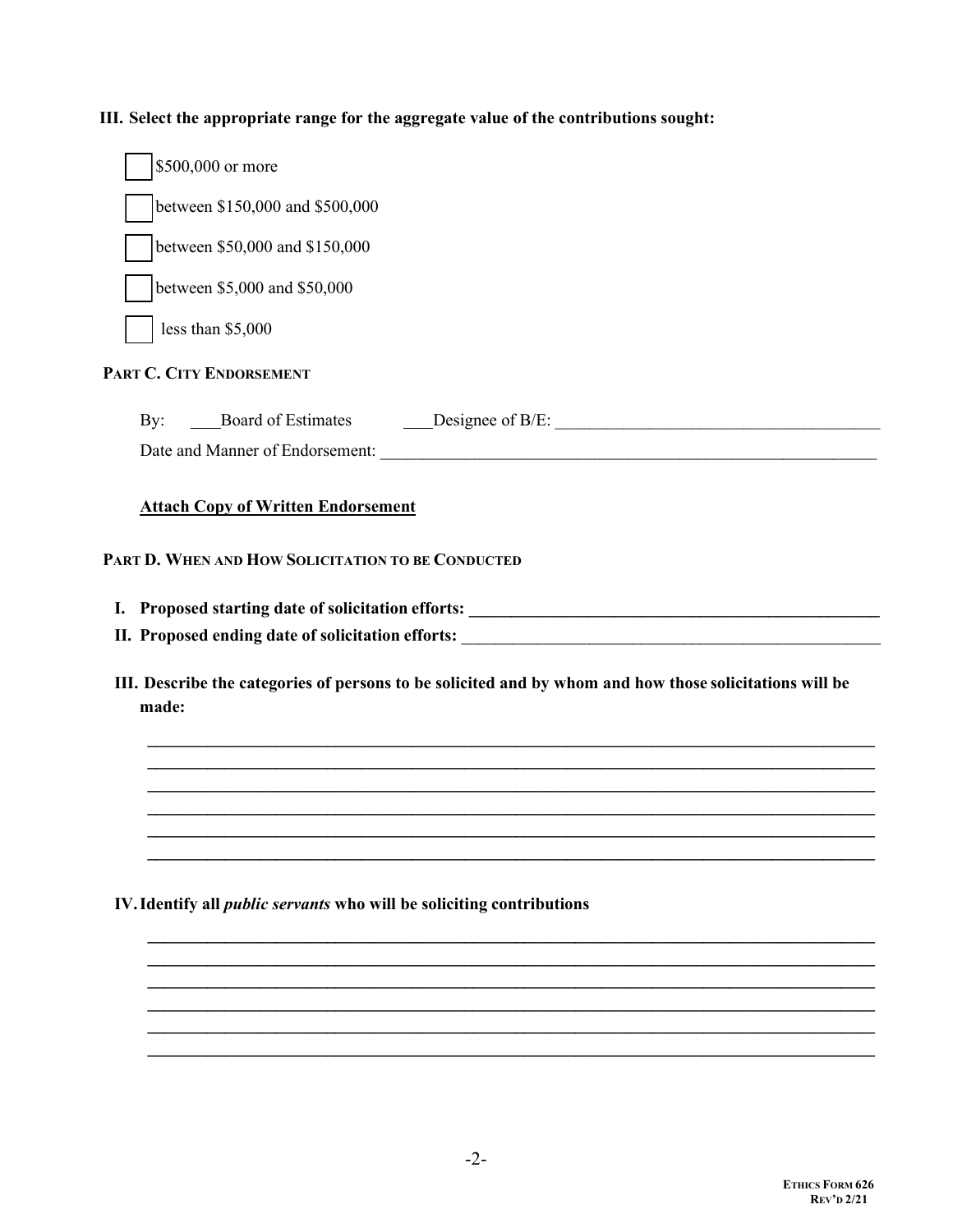V. Describe measures to be taken to ensure that the solicitation (i) will be directed at a broad range of donors and (ii) will not specially target *controlled donors*:

|                                    | VI. Describe measures to be taken to avoid any suggestion that contributors might receive special access<br>or favored treatment from any agency or public servant of the City: |
|------------------------------------|---------------------------------------------------------------------------------------------------------------------------------------------------------------------------------|
|                                    |                                                                                                                                                                                 |
|                                    |                                                                                                                                                                                 |
|                                    |                                                                                                                                                                                 |
| <b>DONATIONS</b> )                 | PART E. Fiscal Sponsor PERSON RESPONSIBLE FOR CUSTODY, ACCOUNTING, AND DISTRIBUTION OF                                                                                          |
|                                    | Note: This individual may not be employed by the Sponsoring Agency.                                                                                                             |
|                                    |                                                                                                                                                                                 |
|                                    |                                                                                                                                                                                 |
|                                    |                                                                                                                                                                                 |
| I.<br>distribution and accounting. | Disclose the person or persons within the distributing entity who will be responsible for fund                                                                                  |
|                                    |                                                                                                                                                                                 |
|                                    |                                                                                                                                                                                 |
|                                    |                                                                                                                                                                                 |
|                                    |                                                                                                                                                                                 |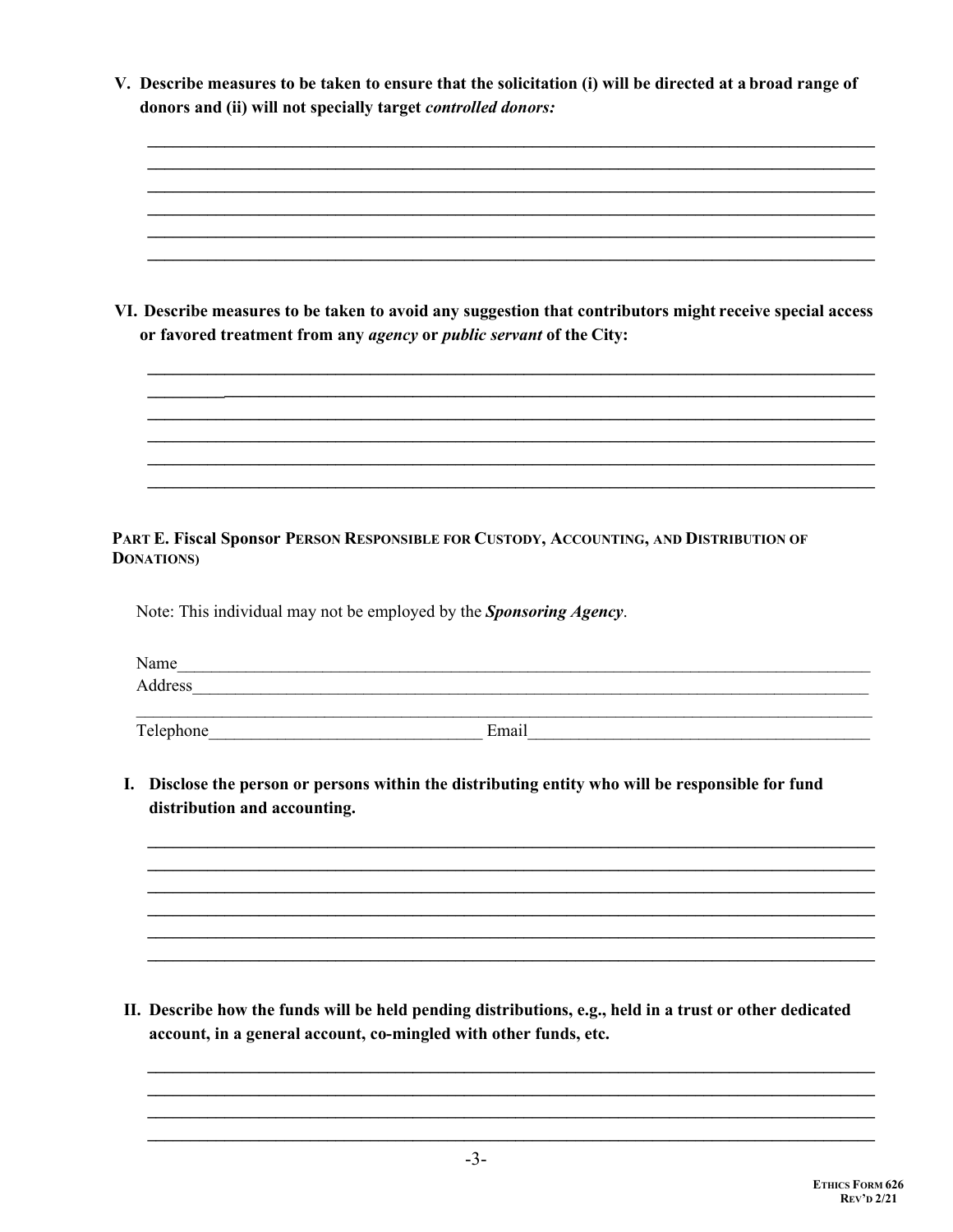- III. What measures will be taken by the distributing entity to ensure that the donations will actually be used for the intended purpose? IV. What measures are in place to account for the donations? In the event that donations exceed the charitable need, please state how the additional funds will be allocated or dispersed. V. Please provide details about the measures that will be taken by the distributing entity to ensure to
- ensure that controlled donors will not receive preferential treatment.